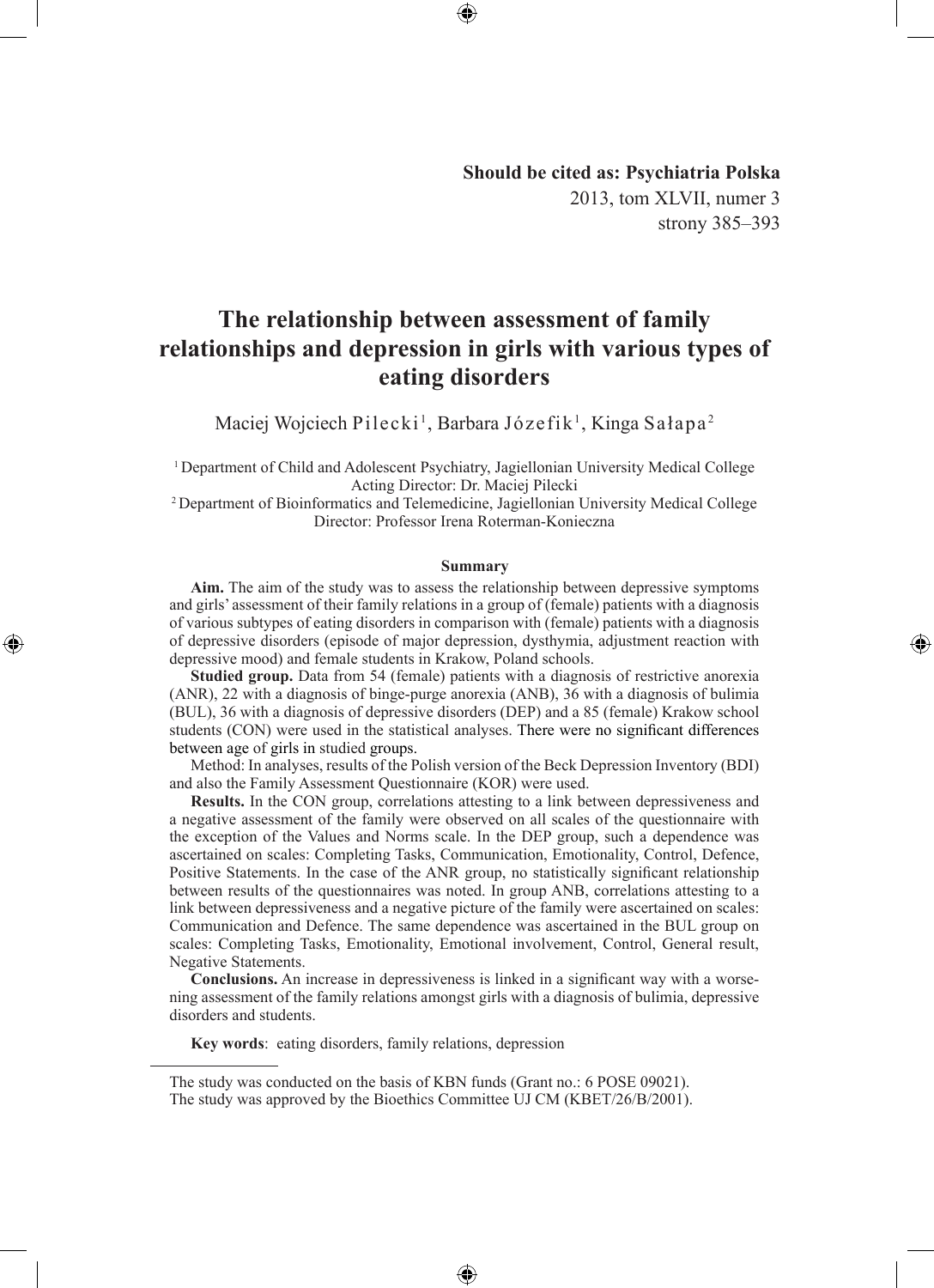## **Introduction**

⊕

The occurrence of depressive symptoms and symptoms of eating disorders in the same people is observed both in clinical and population studies [1-8]. The dependences between eating disorders and depressive symptoms thus seem to be multi-directional and complex. Symptoms of depression may co-occur with eating disorders, precede them or continue after the eating disorders have subsided [9, 10]. A greater intensity of depressive symptoms, may be, in a bi-directional way, linked with a greater intensity of symptoms of eating disorders [11, 12].

The occurrence of depressive symptoms in the course of eating disorders may also influence the success of therapy [6] or the risk of a suicide attempt [13].

Assessment of depression in persons with eating disorders has significance for both research and clinical practice. Depressive symptoms seem to influence both the way of perceiving symptoms of eating disorders [14], the cognitive abilities of (female) patients [15] and self image [16].

From this perspective, studying the relationship between depression and experiencing various aspects of themselves in patients with eating disorders seems to be important.

In the study carried out by the authors of this publication on (female) patients with a diagnosis of restrictive anorexia, binge-purge anorexia, bulimia and depression and also on a group of (female) Krakow school students, a statistically significant difference between the 5 groups was ascertained in the field of depressiveness measured by the Beck Depression Inventory (BDI) ( $F_{4,223}$  = 24.67; p < .001). In the group of students, the mean BDI result was 10.40 points, in the restrictive anorexia group: 17.34, the binge-purge anorexia group: 28.05, bulimia group: 29.55, depression group: 23.46. Statistically significant differences occurred between the means of female students and all the remaining clinical groups and also between the restrictive anorexia group and the binge-purge anorexia group and also the bulimia group. In all the studied groups, although to a varying degree, a link was observed between increasing depressiveness measured by the BDI and a worsening of self-image measured by the Offer Self-Image Questionnaire (OSIQ). This link was observed despite differences in intensity of depression and also features of self-image. A dependence between depressiveness and self-image was not ascertained in any of the groups of eating disorders in the context of family relations (results on the Family Attitudes scale). Also on this scale, extreme differences between a very positive assessment by restrictive anorectic girls and a negative assessment by bulimic and depressive girls were noted [16].

◈

This result differed from the research results of other authors, which indicated a relationship between depression and perception of family relations both in a group of healthy people [17] and in groups presenting symptoms of eating disorders [18-20]. However, these studies were carried out in other cultural contexts, based on different groups selection and methodology.

This observation results in the formulation of a research question about the variability of the influence of depression on the assessment of self and family relations. An attempt to answer this question requires assessment of the links between depression and the view of family relations measured in a more precise and multi-dimensional way.

⊕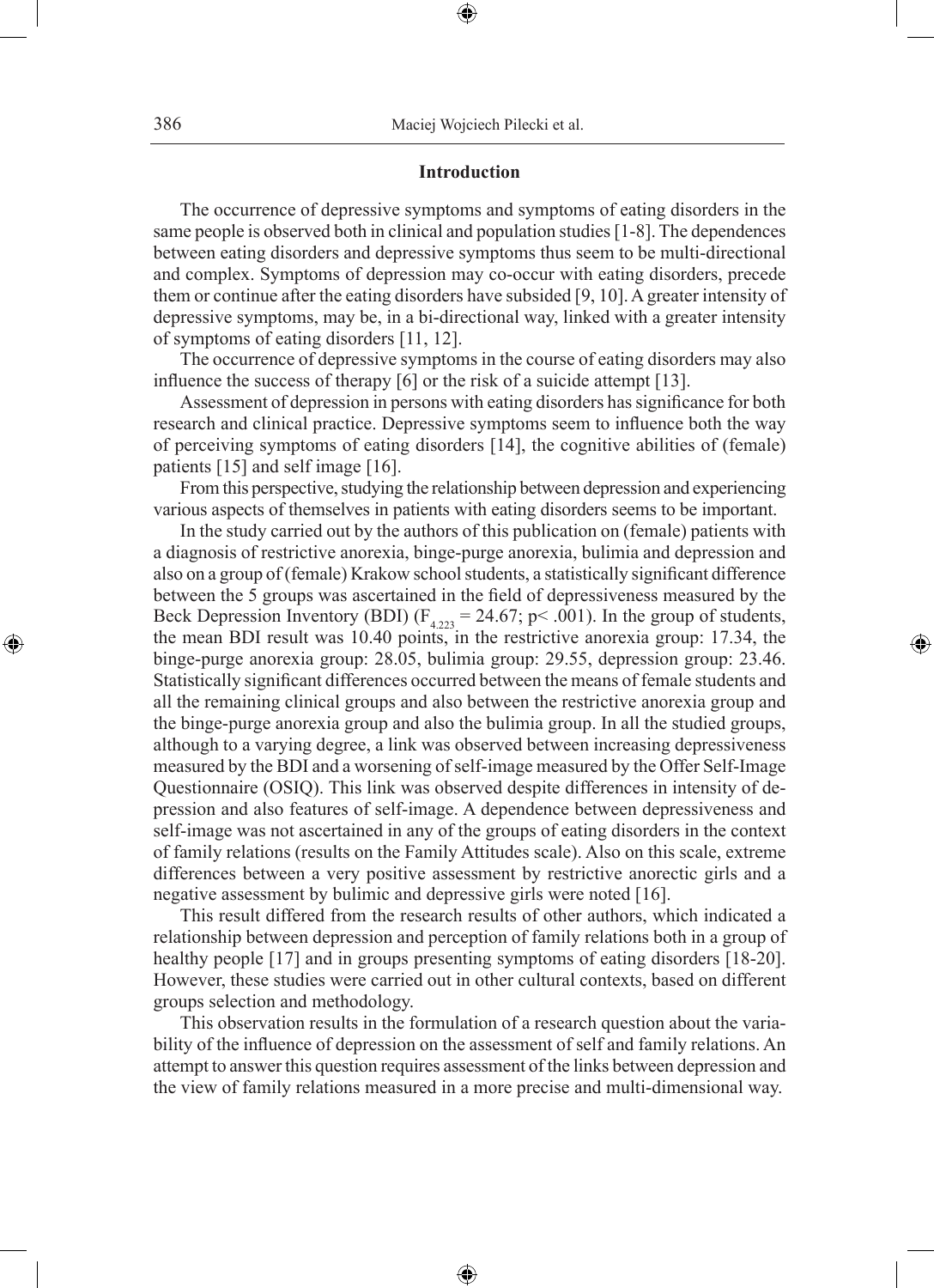◈

This is a particularly significant question in the context of concepts assuming the significance of family relations in the development of eating disorders and also the meaning that is ascribed to family therapy in their treatment [21].

⊕

The aim of this study was to assess the relationship between depressive symptoms and the assessment of family relations in a group of patients with a diagnosis of eating disorders, depressive disorders and also in a group of female Krakow school students.

The presented study constitutes a part of a larger project concerning socio-cultural, family and individual risk factors in anorexia nervosa and bulimia nervosa financed from grant KBN (no.: 6 POSE 09021). The study has been approved by Ethical Committee UJ CM (no. KBET/26/B/2001).

#### **Method**

In the analyses, results of the Polish version of the Beck Depression Inventory – BDI [22] were used, where the assessment of the studied persons concerned the preceding month. The questionnaire had been subjected to a standardization procedure, adapting the tool to Polish conditions, by Parnowski T. and Jernajczyk W. in 1977 [23]. In present study, the question about weight loss was excluded from the calculations.

The Family Assessment Questionnaire (KOR*)* was used to study the view (assessment) of family relations.

◈

The KOR is an adaptation to Polish conditions [24] of the German version of the questionnaire Family Assessment Measure FAM III by Steinhauer, Santa Barbara and Skinner (1984) [25]. The German version of FAM III, defined as *Famielienbogen,* was subjected to an adaptation and standardisation procedure by Cierpka and Frevert (1994) [26]. The results obtained in the Polish version in the form of Cronbach's alpha coefficients were consistent with the English and German version and were above a value of  $\alpha = 0.50$  for particular scales. As a result of the standardisation procedure, besides the original scales, two additional factor scales were introduced: the Positive Statements (POZ) and Negative Statements (NEG) scales, which constitute the general sum of negative and positive assessments formulated by the studied person. Higher results indicate a more unfavourable assessment of family relations (deviating from desired ones), and results that are lower indicate a more favourable assessment of family relations (closer to the desired state). In the case of control scales: Defence and Social Expectations, the dependence is the opposite of the above [24].

#### **Material**

In the statistical analyses, data were used from 54 female patients with a diagnosis according to DSM-IV [27] of restrictive anorexia (ANR), 22 with a diagnosis of binge -purge anorexia (ANB), and 36 with a diagnosis of bulimia (BUL) undergoing first time consultation at the Outpatient Clinic of the Department of Child and Adolescent Psychiatry of the University Hospital in Krakow between 2002-2004.

In the study, two control groups were used: 36 patients with a diagnosis of depressive disorders (episode of major depression, dysthymia, adjustment reaction with depressive

⊕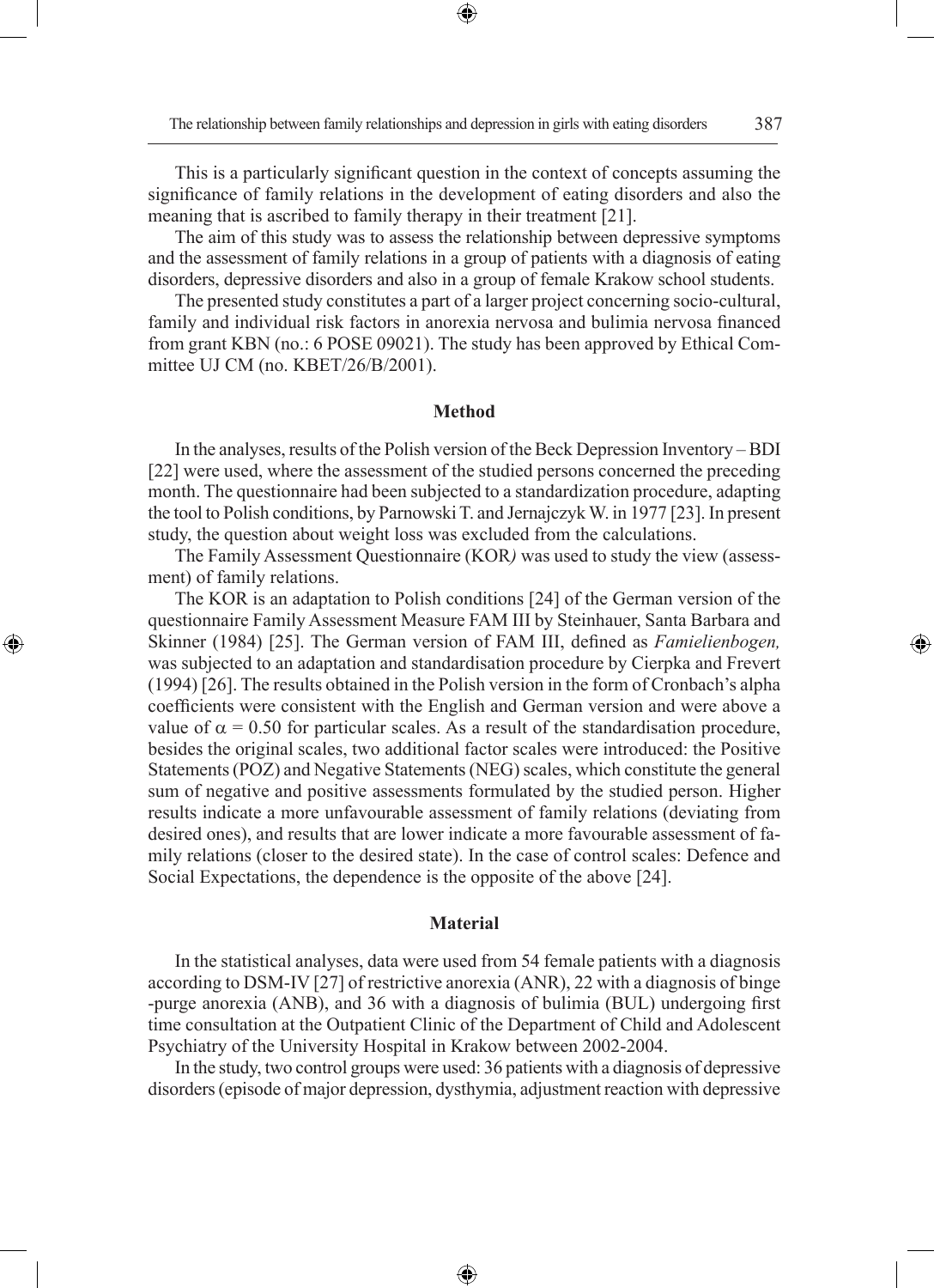mood) (DEP) according to DSM-IV [27] and also 85 schoolgirls from Krakow schools (CON). Choice of the above two control groups was linked with the desire to define characteristic differences specifically for eating disorders.

⊕

The studied patients and their parents were asked to fill in (at home) the questionnaire instruments used in the study, and to send them back or bring them in during the next visit.

The mean age of patients in the ANR group was 16.44 (SD 1.57), in the ANB group: 16.91 (SD 1.31), in the BUL group 17.47 (SD 1.03), DEP: 16.78 (SD 1.69), KON: 16.99 (SD 1.55). The Kruskal-Wallis test revealed no significant differences between the age of patients in the studied groups ( $p = 0.056$ ).

Detailed inclusion and exclusion criteria to groups are described in other paper [28].

#### **Results**

As part of calculations performed for the needs of this study, a verification was carried out of the dependence between the results of each of the scales of the KOR and the BDI scale. Appropriate indicators of correlation were calculated for each of the studied groups, i.e. ANR, ANB, BUL, DEP and CON. In this analysis, the Pearson linear correlation coefficient was applied if both variables originated from a population with normal distribution. Otherwise, the Spearman rank correlation coefficient was calculated. The results of the relationship between depressiveness measured by BDI and results on the KOR scale are presented in Table 1.

| Table, 1 KOR/BDI Correlations    |                         |     |                         |                         |                          |  |  |  |
|----------------------------------|-------------------------|-----|-------------------------|-------------------------|--------------------------|--|--|--|
| <b>SCALE</b>                     | <b>BDI</b>              |     |                         |                         |                          |  |  |  |
|                                  | CON                     | ANR | ANBP                    | <b>BUL</b>              | <b>DEP</b>               |  |  |  |
| <b>Completion of Tasks</b>       | $0.264$ <sup>*</sup> )  |     |                         | $0.386(*)$              | $0.343(*)$               |  |  |  |
| Differentiation of Tasks (Roles) | $0.342$ <sup>**</sup> ) |     |                         |                         |                          |  |  |  |
| Communication                    | $0.304$ <sup>**</sup> ) |     | $0.482$ <sup>*</sup> )  |                         | $0.421$ <sup>*</sup> )   |  |  |  |
| Emotionality                     |                         |     |                         | $0.398(*)$              | $0.472$ <sup>**</sup> )  |  |  |  |
| Emotional Involvement            | $0.394$ <sup>**</sup> ) |     |                         | $0.394(*)$              |                          |  |  |  |
| Control                          | $0.255(*)$              |     |                         | $0.483$ <sup>**</sup> ) | $0.389(*)$               |  |  |  |
| <b>Values and Norms</b>          |                         |     |                         |                         |                          |  |  |  |
| Social Expectations              | $-0.273(*)$             |     |                         |                         |                          |  |  |  |
| Defence                          | $-0.240(*)$             |     | $-0.478$ <sup>*</sup> ) |                         | $-0.455$ <sup>**</sup> ) |  |  |  |
| <b>General Result</b>            | $0.344$ <sup>**</sup> ) |     |                         | $0.482$ <sup>**</sup> ) |                          |  |  |  |
| <b>Positive Statements</b>       | $0.282(*)$              |     |                         |                         | $0.426(*)$               |  |  |  |
| <b>Negative Statements</b>       | $0.346$ <sup>**</sup> ) |     |                         | $0.502$ <sup>**</sup> ) |                          |  |  |  |

⊕

|  |  | Table, 1. <b>KOR/BDI</b> correlations |
|--|--|---------------------------------------|
|  |  |                                       |

◈

\* Correlation is significant at the 0.05 level (two-sided).

\*\* Correlation is significant at the 0.01 level (two-sided).

Correlations that are not statistically significant have not been included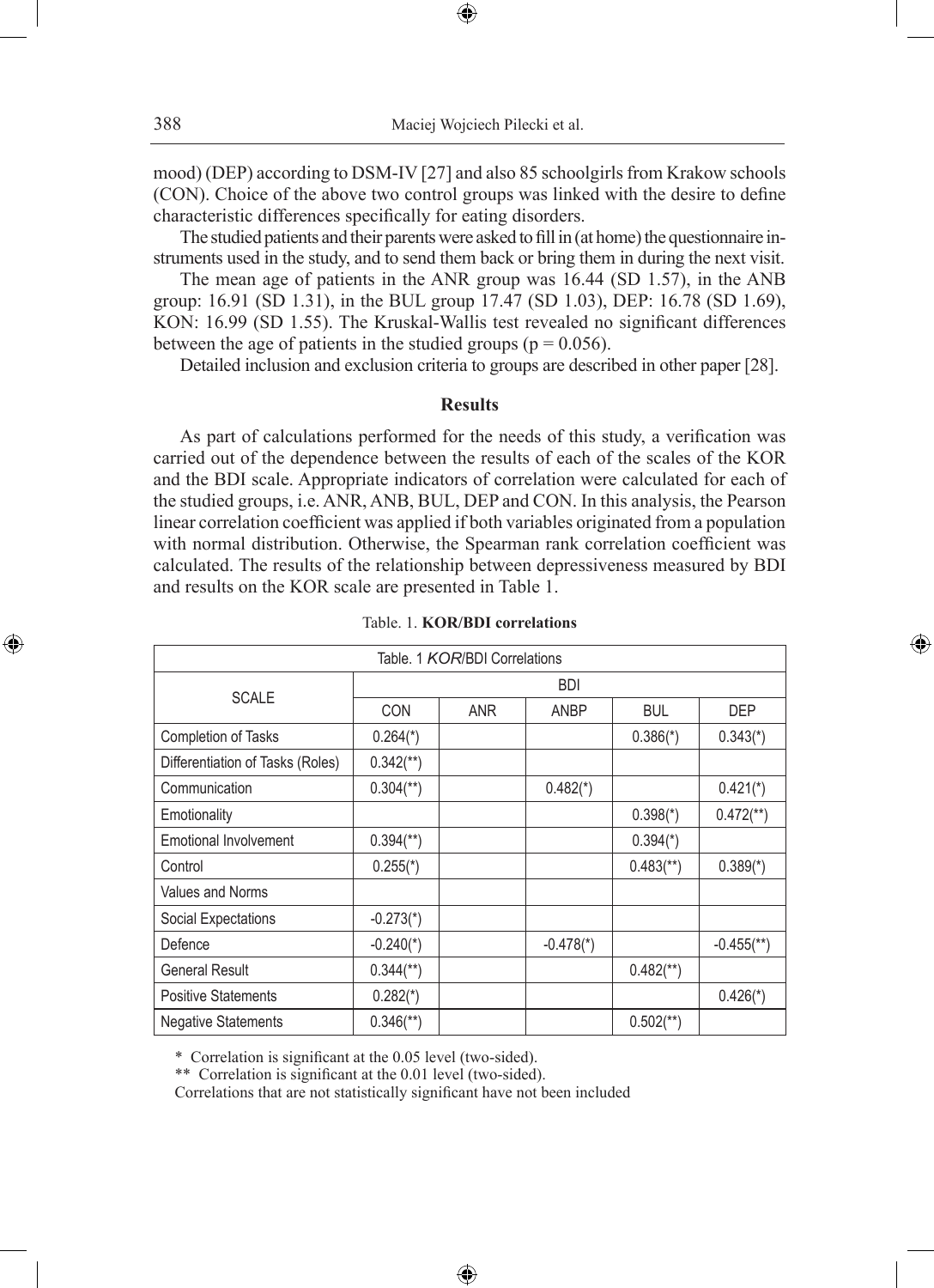⊕

In the CON group, correlations attesting to a link between depression and a negative view of the family relations were observed on all scales of the questionnaire with the exception of the scale of Emotionality and also Values and Norms. In the case of the ANR group, no significant statistical relationship was noted between results of questionnaires. In the ANB group, correlations attesting to a link between depression and a negative view of the family were ascertained on scales: Communication and Defence. The same dependence in the BUL group was ascertained on scales: Completing tasks, Control, Emotional Involvement, Emotionality, General Result and Negative Statements, whilst in the DEP group on the scales of: Completing Tasks, Communication, Emotionality, Control, Defence and Positive Statements.

An attempt was also made to carry out more advanced analyses, i.e. linear regression analysis, taking into account the interaction between the factors in the model and also covariance analysis. Application of linear regression analysis was aimed mainly at checking the interaction between the factor grouping the data (i.e. the diagnosis) and depression.

The aim of covariance analysis was, however, to check the significance of differences between results on particular KOR scales of female patients in all studied groups, thus removing the influence of depressiveness. Unfortunately, however, it turned out not to be possible to make use of this analysis, due to non-fulfilment of its fundamental assumptions.

# **Discussion of results**

◈

Not being able to carry out linear regression analysis and covariance analysis limits the possibility of drawing conclusions on the basis of the obtained results. From analysis of the correlation, it transpires, however, that in the group of healthy girls, an increase in depressiveness is linked with a negative assessment of the studied measures of family relations. A similar dependency, though occurring in a smaller number of dimensions, is observed amongst girls with diagnosis of depression and girls with a diagnosis of bulimia. It is worth remembering that these groups in a fundamental though obvious way differ in terms of level of intensity of depression. In all the studied dimensions, healthy girls also had a statistically significantly better view of family relations than girls with a diagnosis of depression and girls from the bulimia group [21]. Correlations between depressiveness and the view of family relations thus occur both in the group characterised by, to a prevailing degree, low depressiveness and good family relations and in the group with high depressiveness and bad family relations. From this perspective, a greater intensity of depression in the three groups discussed above seems to be quite unambiguously linked with a negative view of family relations both within the groups and in the comparison between them. The direction of the studied dependence is not of course clear. The performed analysis does not allow us to give an answer as to whether depressiveness influences the construction of a more negative view of relations, or else whether a negative perception of family relations is a factor influencing the occurrence of depressiveness. In research by Dancyger et al. [18], 126 women treated due to eating disorders aged 13 to 34 years old (mean 18.3) and their

⊕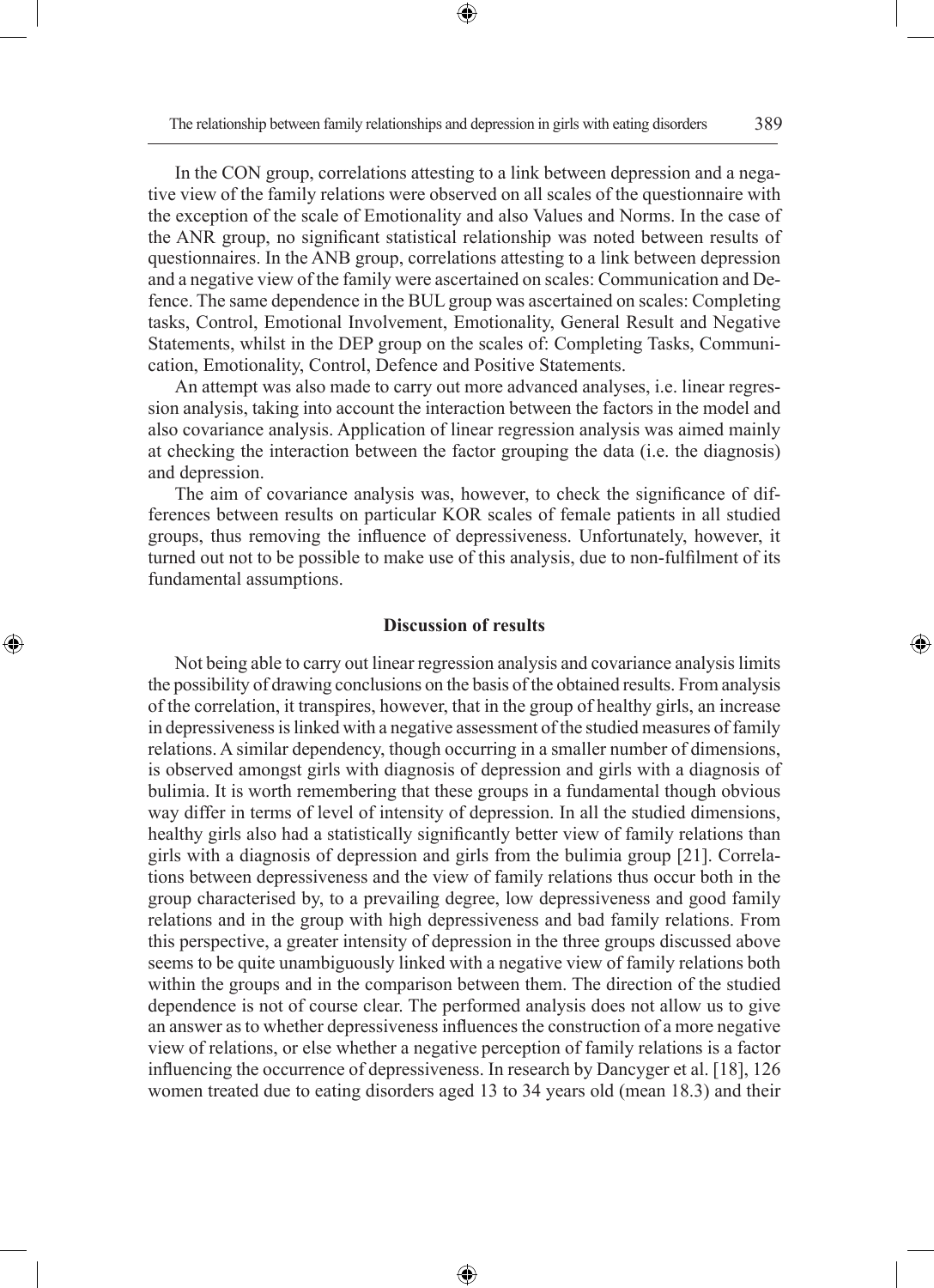⊕

families based on the Beck Questionnaire and also the Family Assessment Device (FAD), high self-reported depressive symptoms of the daughters were related to the perception of high family dysfunction in the case of daughters, mothers and fathers. Depressive symptoms did not, however, alter the differences in perception between family members.

The dependences between depressions and particular dimensions of the view of family relations are different in the case of the studied groups. Neither of the groups with bulimic symptoms turned out to be characterised by a significant dependence on any of the scales. Dependences in all four clinical groups were not observed on any of the scales. Group ANBP turned out to be similar to groups CON and DEP on both scales in which dependences occurred. Such a dependence for BUL was observed on the scales Completion of Tasks and Control. In group ANB, a statistically significantly relationship was observed on two scales. It is not clear whether this result is linked with the mixed character of the group, or whether it is due to its small size. The observed dependences do not allow us put forward any hypothesis about the specificity of links between the view of family relations and depressiveness in the studied groups.

Girls with a diagnosis of restrictive anorexia similarly to students were characterised by relatively low level of depressive symptoms and also a very good view of family relations [21]. Similarly to the analysis of results of the Offer Self Image questionnaire (OSIQ) [16], a relationship between depressiveness and the view of family relations was not ascertained. How should this lack of dependence be understood? Interpretation of a lack of dependences is more problematic than the occurrence of dependences. It may be linked with the small size of the group or the occurrence of dependences of a very complex nature. The obtained results can also be interpreted as a derivative of the action of defensive mechanisms such as denial and idealisation. Many researchers interpret the results obtained by themselves with in terms of these mechanisms. Żechowski [29] on the basis of his research indicates that participation in the process of treatment and psychotherapy is linked with "a worsening of results" in questionnaire surveys, which the author interprets as a weakening of denials and mechanisms of idealisation. Ward et al. [30] identified in a group of female patients with a diagnosis of anorexia a low level of reflective functioning and also a high level of idealization and high indicators of insecure attachment. This may indicate that the same mechanisms constitute defence strategies in insecure relationships with parents. Vandereycken [31] also, based on a review of research, draws attention to the fact that in self-report type studies, (female) patients, especially with restrictive anorexia, often obtain results close to results of the control group, which the author explains by mechanisms of denial and repression. Humphrey [32] draws attention to the fact that idealisation is one of the basic defence mechanisms, not only in the individual context, but also in the family context in families with eating disorder problems, especially anorexia nervosa. An alternative explanation here could be the occurrence of more complex and non-linear dependences requiring research procedures other than correlations. The obtained result, however, provides successive arguments attesting to the limited significance of questionnaire surveys of girls with a diagnosis of restrictive anorexia and interpretational traps that may stem from results of such studies.

⊕

◈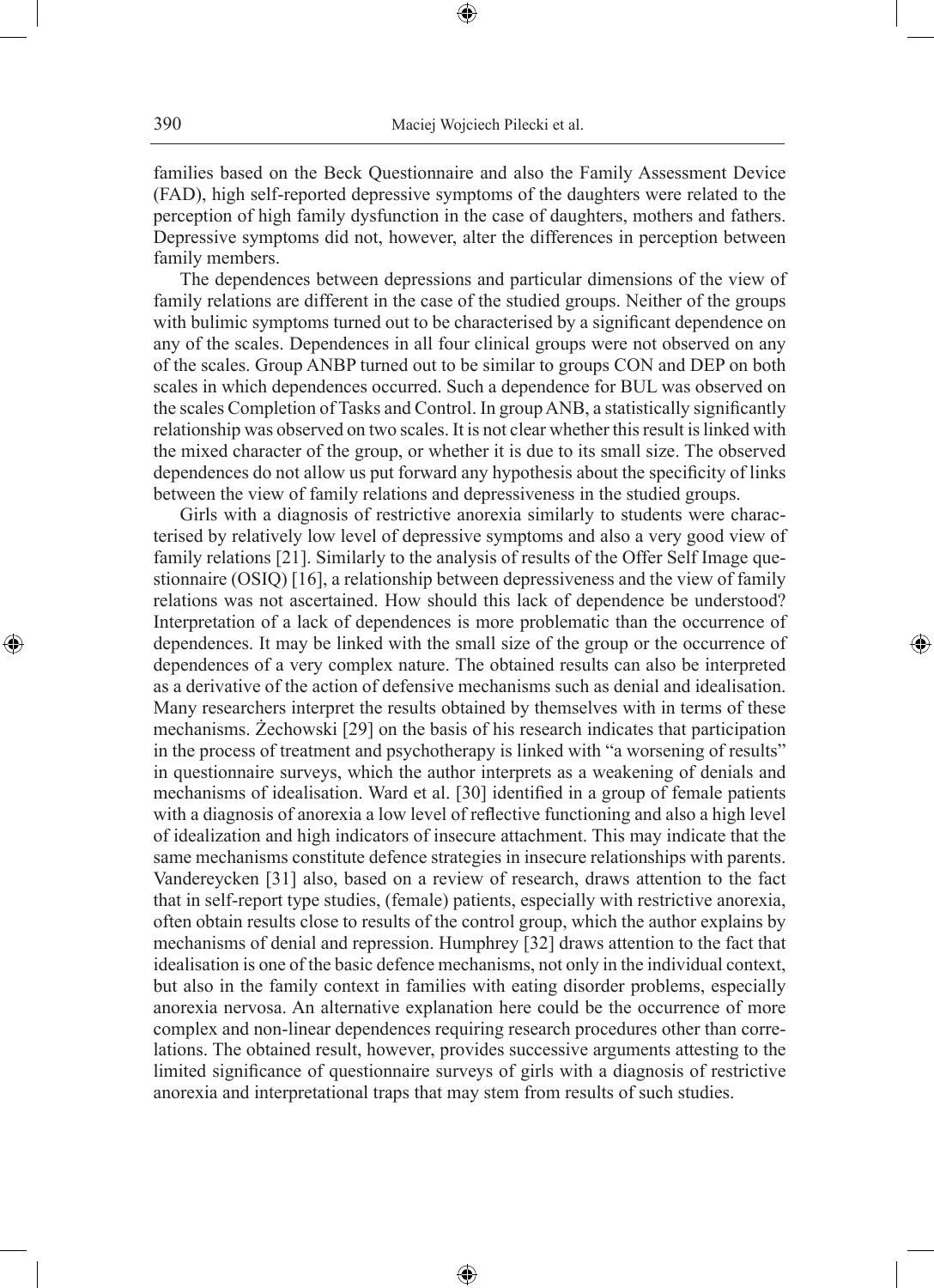⊕

The results obtained in the group of (female) students are consistent with the results of studies by Millikan and Wamboldt [17], who in a study based on multiple regression analyses on a population of 201 adolescent twins using, amongst other things, the Family Assessment Device (FAD) and also the Children's Depression Inventory, found that the perception of the functioning of the family accounted for 35% of the variance in depressive symptoms. In a study by Fornari et al. [19] based on Beck's questionnaire and also the Family Assessment Device, patients with a diagnosis of bulimia nervosa reported significantly more dysfunctional family background than patients with a diagnosis of anorexia nervosa. A statistically significant relationship was ascertained between depression and perceived poor family functioning. High results on the Beck questionnaire in the whole group of eating disorders were linked with a negative view of the family in five dimensions: problem-solving, communication, differentiation of tasks (roles), affective responsiveness and also general functioning. Similar results were also obtained in a study by Thiemann and Steiner [20], where patients with a

diagnosis of eating disorders and also major depression with a high level of self-reported depression described family environments that are significantly negative, independent of the severity of illnesses or diagnoses. In contrast to the present study, these authors did not show differences in perception of the family context between (female) patients with a diagnosis of eating disorders or major depression.

The study possesses several methodological limitations. A limitation of the presented studies is the relatively small size of the group and also the unequal number of studied subjects in particular groups, which at this stage of studies makes it impossible to carry out additional statistical analyses. In 18.5% of girls from the ANR group, 18.2% of girls from the ANB group and also 38.9% of girls from the BUL group, a depressive episode was ascertained by a psychiatrist as a second diagnosis [21]. It is worth recalling here that four patients in whom sub-clinical symptoms of eating disorders were ascertained in the course of depressive disorders were eliminated from the studied material. Such an uneven co-occurrence of eating disorders and depressive disorders may also have significant meaning in the context of the analysed results. In two of the cited reports in this article, self-reported depression turned out to have a more significant influence on perception of family relations than depressiveness diagnosed by clinicians [17, 19]. In this context, all similarities between clinical groups may be explained by the co-occurrence of eating disorders with depressive disorders. It could be justified to exclude from the additional group all those persons in whom co-occurrence of depressive symptoms with symptoms of eating disorders have been ascertained. Due to the size of groups in the analysed material this was impossible.

◈

However, regardless of all doubts, this study provides further arguments in favour of the meaning that assessment of depression can have in the course of eating disorders, from both the research and clinical perspective. The question about the depression of (female) patients with a diagnosis of eating disorders, especially bulimia, should constitute a significant aspect not only of clinical diagnosis, but should also be taken into account in the assessment of family relations by family or individual therapists. A negative view of family relations by a patient may be, similarly to perception of self, an expression of depressive disorders of perception, and not objective features of the

⊕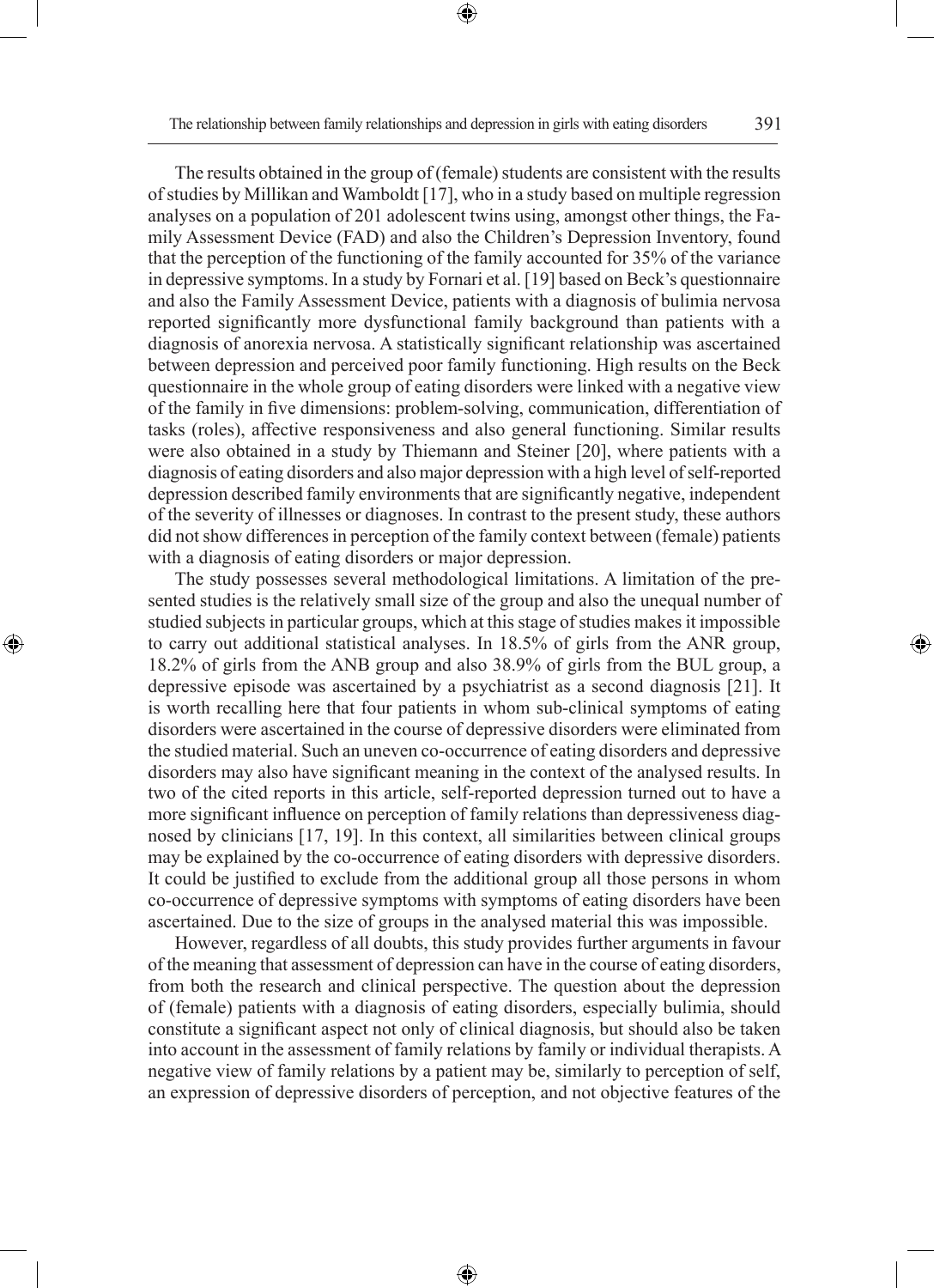family. This awareness may influence the choice of method of therapy, assessment of family resources, and help in maintaining an attitude of neutrality in the course of therapy.

⊕

### **Conclusions**

In the studied group, increase in depressiveness is linked in a significant way with a worsening assessment of the family by healthy girls and by girls suffering from depressive disorders and bulimia. Such a dependence was not ascertained amongst girls with a diagnosis of restrictive anorexia

#### **References**

- 1. Speranza M, Atger F, Corcos M, Loas, Guilbaud O, Stéphan P, Perez-Diaz F, Halfon O, Venisse JL, Bizouard P, Lang F, Flament M, Jeammet P. *Depressive psychopathology and adverse childhood experiences in eating disorders*. European Psychiatry. 2003; 18: 377–383.
- 2. Kennedy SH, Kaplan AS, Garfinkel PE, Rockert W, Toner B, Abbey SE. *Depression in anorexia nervosa and bulimia nervosa: discriminating depressive symptoms and episodes*. J. Psychosom. Res. 1994; 38: 773–82.
- 3. Grilo CM, White MA, Masheb RM. *DSM-IV psychiatric disorder comorbidity and its correlates in binge eating disorder.* Int. J. Eat. Disord. 2009; 42: 228–234.
- 4. Herzog DB, Keller MB, Sacks NR, Yeh CJ, Lavori PW. *Psychiatric morbidity in treatmentseeking anorexics and bulimics*. J. Am. Acad. Child. Adolesc. Psychiatry. 1992; 31: 810–8.
- 5. Dooley-Hash S, Banker JD, Walton MA, Ginsburg Y, Cunningham RM. *The prevalence and correlates of eating disorders among emergency department patients aged 14-20 years*. Int. J. Eat. Disord. 2012; May 8. [Epub ahead of print]

◈

- 6. Berkman ND, Lohr KN, Bulik CM. *Outcomes of eating disorders: A systematic review of the literature*. Int. J. Eat. Disord. 2007; 40: 293–309.
- 7. Dębska E, Janas A, Bańczyk W, Janas-Kozik M. *Depression or depressiveness in patients diagnosed with Anorexia Nervosa and Bulimia Nervosa - pilot research*. Psychiatr. Danub. 2011; 23: 87–90.
- 8. O'Brien KM, Vincent NK. *Psychiatric comorbidity in anorexia and bulimia nervosa: nature, prevalence, and causal relationships*. Clin. Psychol. Rev. 2003; 23: 57–74.
- 9. Silberg JL, Bulik CM. *The developmental association between eating disorders symptoms and symptoms of depression and anxiety in juvenile twin girls*. J. Child Psychol. Psychiatry. 2005; 46: 1317–1326.
- 10. Sihvola E, Keski-Rahkonen A, Dick DM, Hoek HW, Raevuori A, Rose RJ, Pulkkinen L, Marttunen M, Kaprio J. Prospective associations of early-onset Axis I disorders with developing eating disorders. Compr. Psychiatry. 2009; 50: 20–5.
- 11. Costa C, Ramos E, Severo M, Barros H, Lopes C. *Determinants of eating disorders symptomatology in Portuguese adolescents*. Arch. Pediatr. Adolesc. Med. 2008; 162: 1126–32.
- 12. Presnell K, Stice E, Seidel A, Madeley MC. *Depression and eating pathology: Prospective reciprocal relations in adolescents*. Clinical Psychology & Psychotherapy, Special Issue: Eating Disorders and Emotions. 2009; 16: 357–365.
- 13. Franko DL, Keel PK. *Suicidality in eating disorders: occurrence, correlates, and clinical implications*. Clin. Psychol. Rev. 2006; 26: 769–82.
- 14. Bizeul C, Brun JM, Rigaud D. *Depression influences the EDI scores in anorexia nervosa patients*. European Psychiatry. 2003; 18: 119–123.

⊕